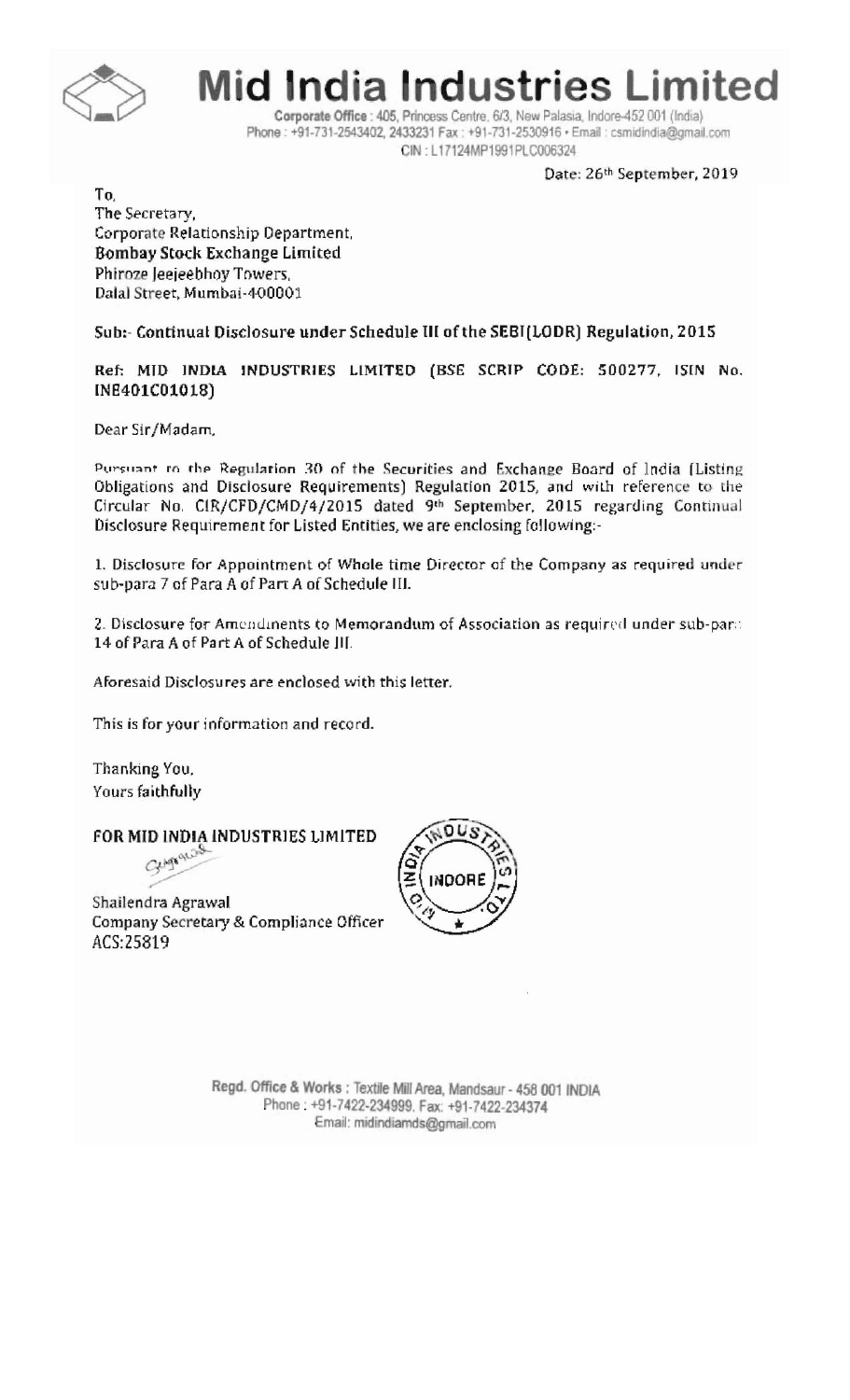

**Mid India Industries Limited** 

Corporate Office : 405, Princess Centre, 6/3, New Palasia, Indore-452 001 (India) Phone: +91-731-2543402, 2433231 Fax: +91-731-2530916 · Email: csmidindia@gmail.com

CIN: L17124MP1991PLC006324

### CONTINUAL DISCLOSURE UNDER SUB-PARA 7 OF PARA A OF PART A OF SCHEDULE III PURSUANT TO REGULATION 30 OF THE SEBI (LODR) REGULATION, 2015

# (Appointment of Mr. Bhawani Shankar Soni (DIN: 01591062) as a Whole Time Director)

- $\mathbf{L}$ Reason for Change:- Appointment as Whole Time Director approved by the shareholders in cheir 28th Annual General Meeting
- II. A) Date of Appointment: 06<sup>th</sup> june 2019

B) Term of Appointment:- 3 years i.e. 06<sup>th</sup> June, 2019 to 05<sup>th</sup> June, 2022

|  | III. Brief Profile:- |
|--|----------------------|
|--|----------------------|

| <b>PARTICULAR</b>                                                                      | APPOINTMENT OF WHOLE TIME DIRECTOR                                                                             |
|----------------------------------------------------------------------------------------|----------------------------------------------------------------------------------------------------------------|
| Name                                                                                   | Bhawani Shankar Soni                                                                                           |
| Fathers name                                                                           | Shri Bal Mukund Soni                                                                                           |
| Director Identification No.                                                            | 01591062                                                                                                       |
| Permanent Account No.                                                                  | ADKPS7362N                                                                                                     |
| Date of Birth                                                                          | 14/01/1960                                                                                                     |
| Age                                                                                    | 59                                                                                                             |
| Education/Qualification                                                                | <b>B.A.</b>                                                                                                    |
| Experience                                                                             | 39 years                                                                                                       |
| company/ies<br>which<br>No. of<br>in<br>directorship held except appointee<br>company. | (Two)<br>2<br>Mid India International Limited<br>i.<br>ii.<br>Rock And Roll Resort And Club Private<br>limited |

#### IV. Disclosure of Relationship between Directors:-

No relationship exists with any director of the company.

#### FOR MID INDIA INDUSTRIES LIMITED

Gingening

Shailendra Agrawal Company Secretary & Compliance Officer ACS: 25819



Regd. Office & Works : Textile Mill Area, Mandsaur - 458 001 INDIA Phone: +91-7422-234999. Fax: +91-7422-234374 Email: midindiamds@gmail.com